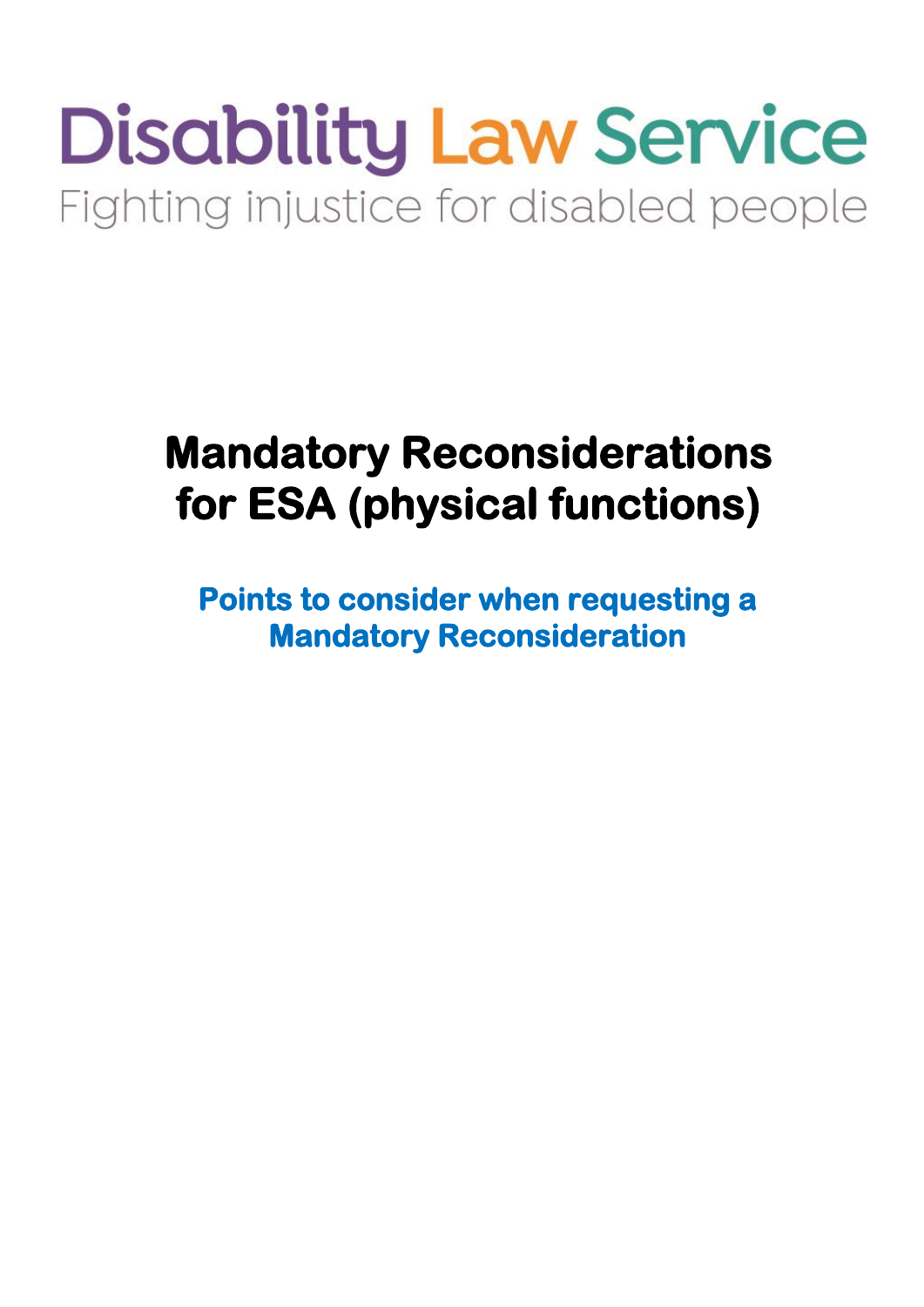### **Introduction**

To successfully overturn an ESA decision in a *Mandatory Reconsideration*, you will have to make a reference to the descriptors in the assessment that apply to you and how they affect your daily life, giving examples where possible.

You may use this guide to understand how an assessor scores your condition in the assessment, and to best explain your circumstances in a way the decision maker will be more likely to reconsider in your favour.

### **The Limited Capability for Work Assessment: Physical Functions**

The limited capability for work assessment has 10 activity headings relating to physical disabilities. Under each activity heading is a list of *descriptors* with scores ranging from 0 to 15 points. You score points when you are not able to perform a task described safely, to an acceptable standard, as often as you need to and in a reasonable time.

The highest points you score under each activity heading are added together and, if you score 15 points or more, you are assessed as having a limited capability for work. These points can be scored under just one activity heading or from any number of headings added together.

If you believe a decision is wrong because you have not been awarded enough points on the assessment, you must explain if you meet any of the descriptors in an activity and how this affects your daily life, giving examples where possible.

Provide as much evidence as possible to accompany your statements both in the mandatory reconsideration and appeal phases. A medical report from your GP addressing the descriptors that affect you could especially prove to be invaluable in successfully appealing the decision.

### **Disability Law Service**

Fighting injustice for disabled people © DLS 2017 Registered Charity Number 280805. Company Registration Number 1408520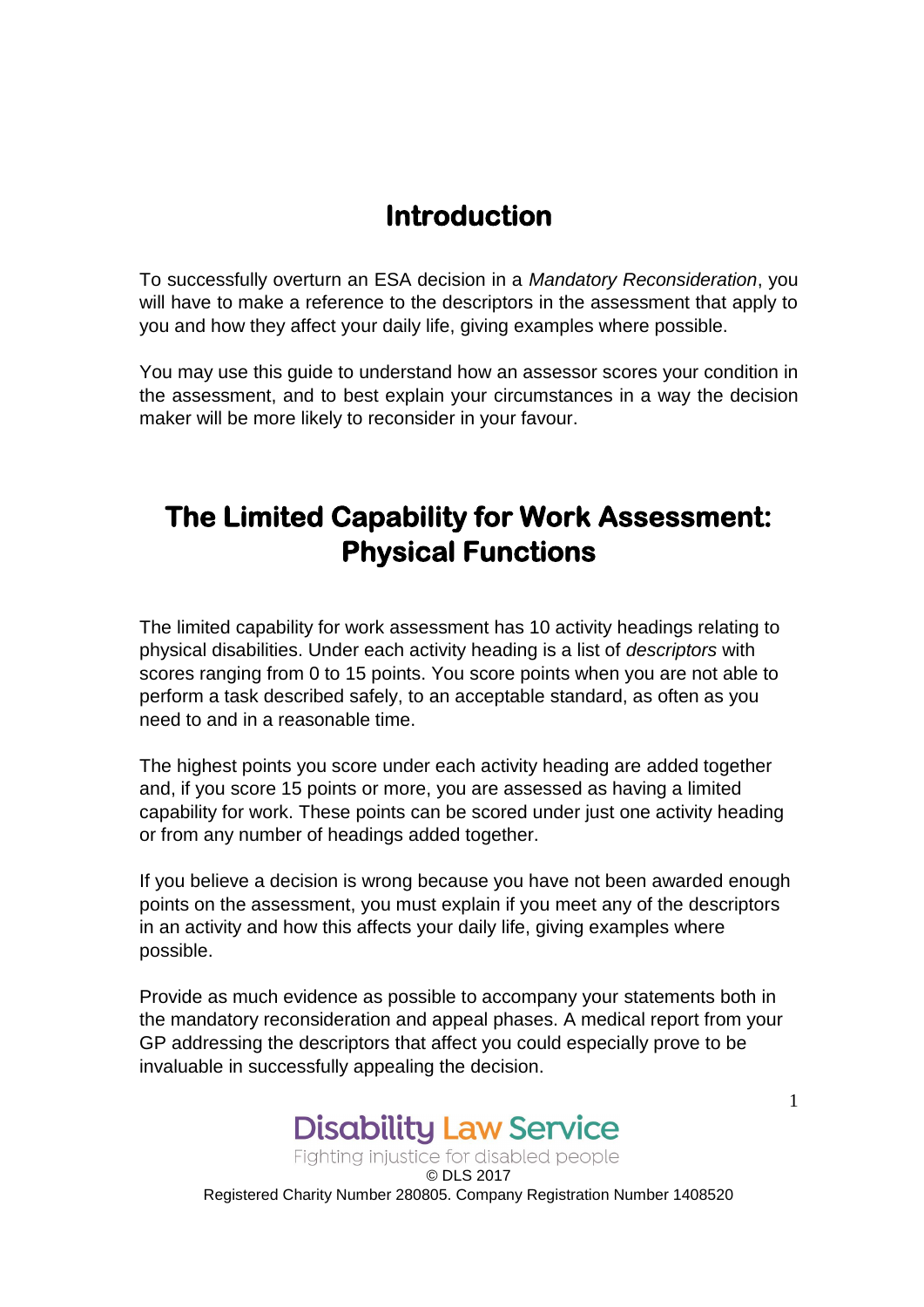#### **Activity 1: Mobilising**

Activity 1 is defined in regulations as: 'Mobilising unaided by another person with or without a walking stick, manual wheelchair or other aid if such aid is normally or could reasonably be, worn or used'.

Activity 1 assesses the ability to move around and to use steps - points are awarded depending on how far a claimant can move safely and repeatedly on level ground without needing to stop - including the use of aids such as a manual wheelchair, crutches or walking stick which are normally or could reasonably be used. The activity also assesses the ability to go up or down two steps without the help of another person.

#### **Descriptors**

The descriptors that relate to Activity 1 are –

**a) Cannot, unaided by another person, either: (i) mobilise more than 50 metres on level ground without stopping in order to avoid significant discomfort or exhaustion; or (ii) repeatedly mobilise 50 metres within a reasonable timescale because of significant discomfort or exhaustion. 15 points**

**b) Cannot, unaided by another person, mount or descend two steps even with the support of a handrail. 9 points**

**c) Cannot, unaided by another person, either: (i) mobilise more than 100 metres on level ground without stopping in order to avoid significant discomfort or exhaustion; or (ii) repeatedly mobilise 100 metres within a reasonable timescale because of significant discomfort or exhaustion. 9 points**

**d) Cannot, unaided by another person, either: (i) mobilise more than 200 metres on level ground without stopping in order to avoid significant discomfort or exhaustion; or (ii) repeatedly mobilise 200 metres within a reasonable timescale because of significant discomfort or exhaustion. 6 points**

**e) None of the above applies. 0 points**

**What you will need to do** 

**Disability Law Service**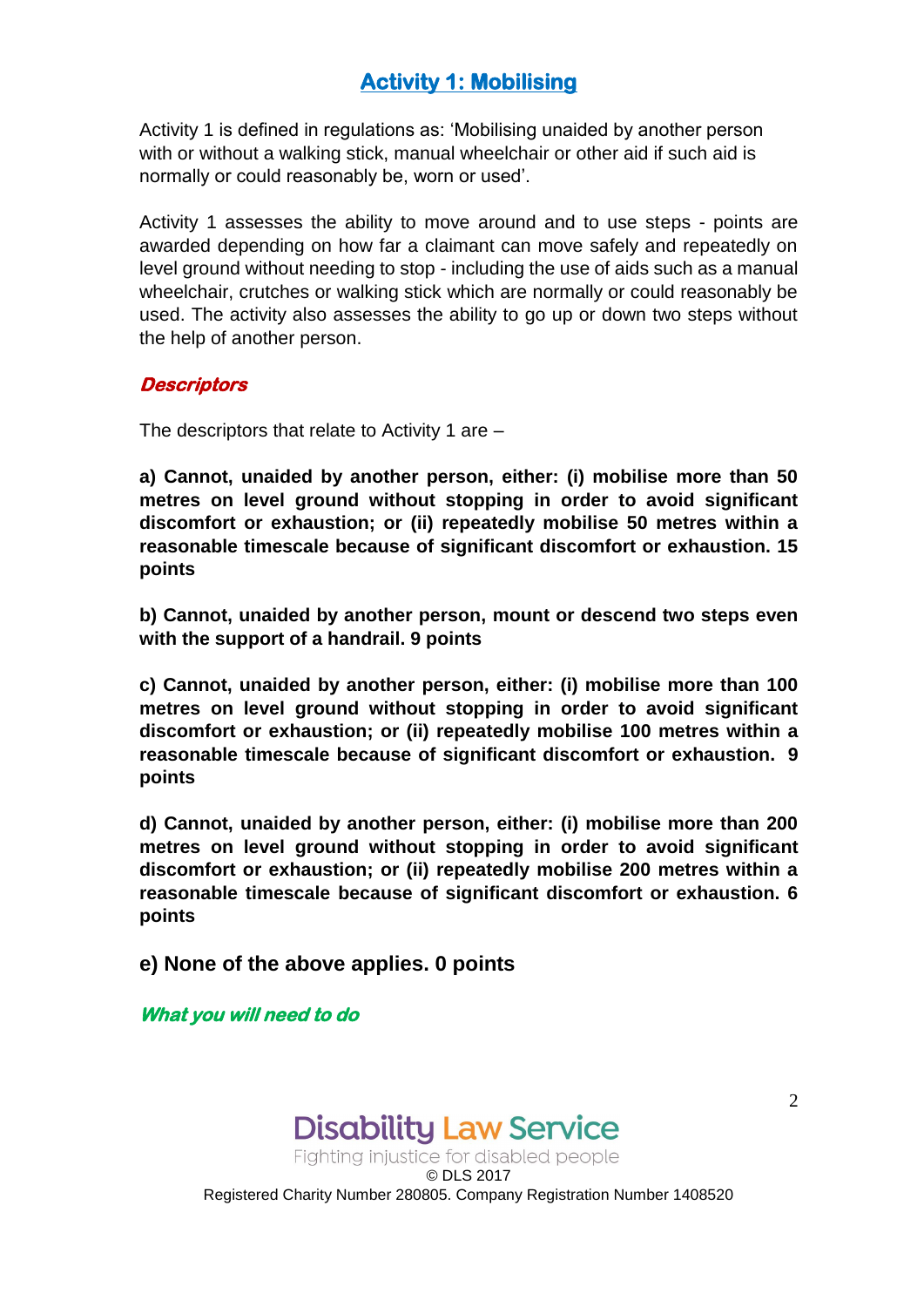First, you are asked how far you can move safely and repeatedly on level ground without needing to stop (with choices of 50 metres, 100 metres, 200 metres or more, or 'it varies'. 'Moving' in this case includes using aids such as crutches, a walking stick or a manual wheelchair (but not an electric wheelchair) without help from another person; it is not simply about walking.

If you have difficulty walking, but do not use a manual wheelchair because it would not make getting around any easier for you, explain why. For instance, you may lack the arm strength to be able to manoeuvre the chair properly. The walking must also be completed reasonably. If you can complete a task but suffer significant pain or distress in doing so, or if a particular descriptor activity can only be performed by inducing significant breathlessness or distress, you should explain this.

If you are unsure how far you can move before you need to stop, then you should test yourself on an average day. It would help if you had someone with you to measure the distance in paces; one pace of an average healthy male adult is about three-quarters of a metre. Time how long it takes you to cover the distance, and the tribunal might feel that it is more able to rely upon your estimate as to the time it might take to accomplish a journey if it is one which is undertaken with regularity, for example a trip to your local pharmacy. It is also important to realize that it does not matter whether you have to stop for a few seconds or for several minutes, any interruption to avoid significant discomfort or exhaustion suffices, whether the interruption is better described as stopping or a pause.

Explain if precautions or techniques you use on a regular basis in a controlled environment, like your home, might not be able to be maintained in a workplace. For example, any coping technique based on the ability to reach a toilet quickly to avoid incontinence would need to be disregarded, because immediate access to toilet facilities cannot be guaranteed in all situations or workplaces.

Second, you are asked whether or not you can go up or down two steps without help for another person if there is a rail to hold on to. Even if you are able to this once, if fatigue, pain or co-ordination or balance difficulties prevent you from being able to do it repeatedly (after reasonable rest periods), you should state that you are actually incapable of doing it and should explain these circumstances. If you have fallen when trying to negotiate steps in the past, write down what happened.

The phrase 'unaided by another person' does not necessarily limit its scope to physical assistance and can also include psychological support that you may need, provided it is 'active' support (e.g. talking and hand movements). For example, a person who has an acute phobia of stairs or fear of falling down them may just as much be aided by a person talking to, reassuring and cajoling them

3

### **Disability Law Service**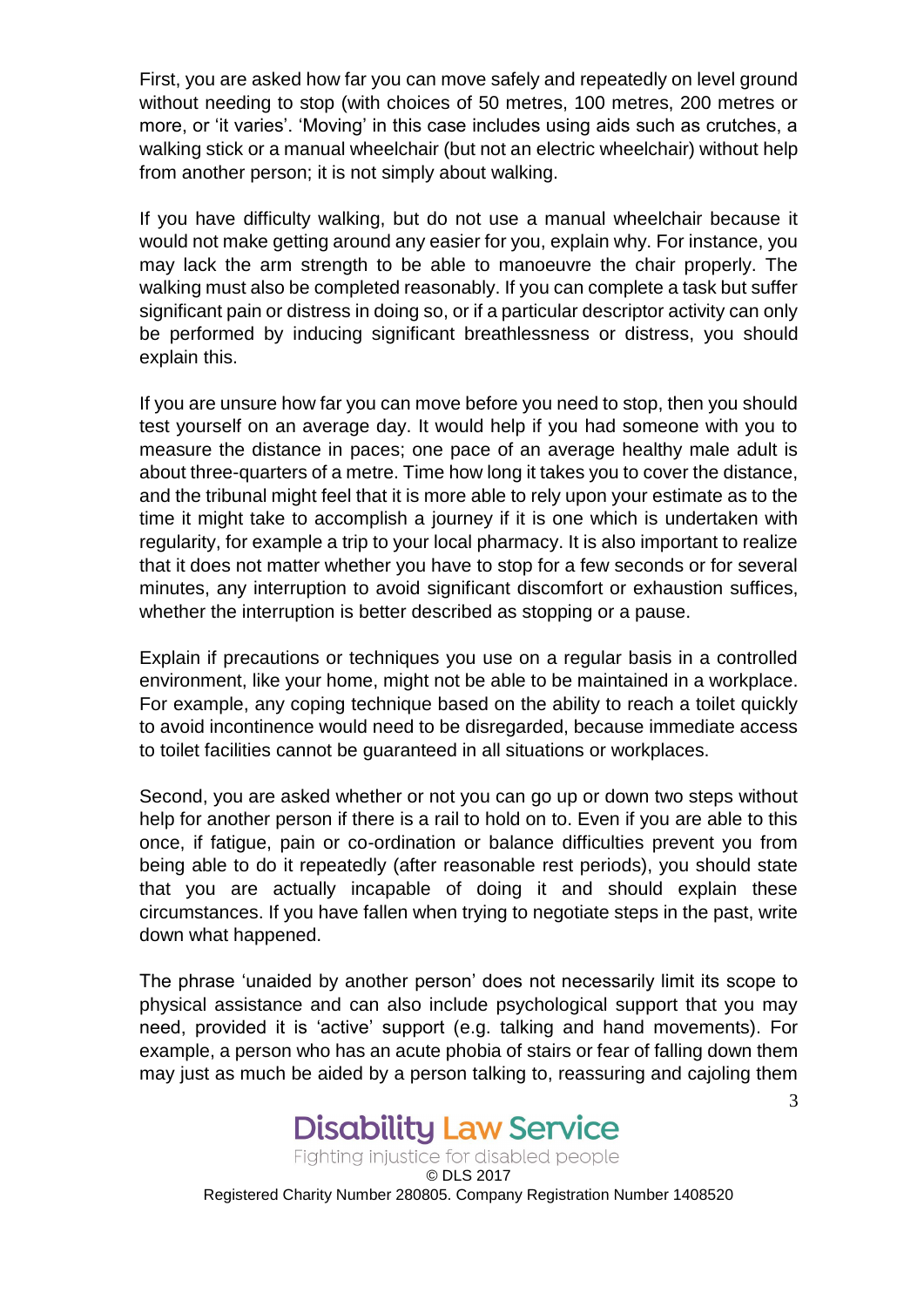as does the act of physical aid by another person. Let them know if this is the case.

#### **Activity 2: Standing and sitting**

Activity 2 is defined in regulations as: 'Standing and sitting'.

Activity 2 assesses the ability to remain in one place - a workstation - by either standing with the freedom to move around, or sitting using an adjustable chair. It also assesses the ability to transfer independently from one seated position to another.

#### **Descriptors**

The descriptors that relate to Activity 2 are –

**a) Cannot move between one seated position and another seated position which are located next to one another without receiving physical assistance from another person. 15 points**

**b) Cannot, for the majority of the time, remain at a work station: (i) standing unassisted by another person (even if free to move around) or; (ii) sitting (even in an adjustable chair) or (iii) a combination of (i) and (ii) for more than 30 minutes, before needing to move away in order to avoid significant discomfort or exhaustion. 9 points**

**c) Cannot, for the majority of the time, remain at a work station: (i) standing unassisted by another person (even if free to move around); (ii) sitting (even in an adjustable chair); or (iii) a combination of paragraphs (i) and (ii), for more than an hour before needing to move away in order to avoid significant discomfort or exhaustion. 6 points**

**d) None of the above applies. 0 points**

#### **What you will need to do**

Two tasks are considered under this heading.

First, you are asked if you can move from one seat to another right next to it without help from someone else. This will be relevant if you are a wheelchair user and are unable to transfer from the wheelchair without help. Simple aids such as

4

### **Disability Law Service**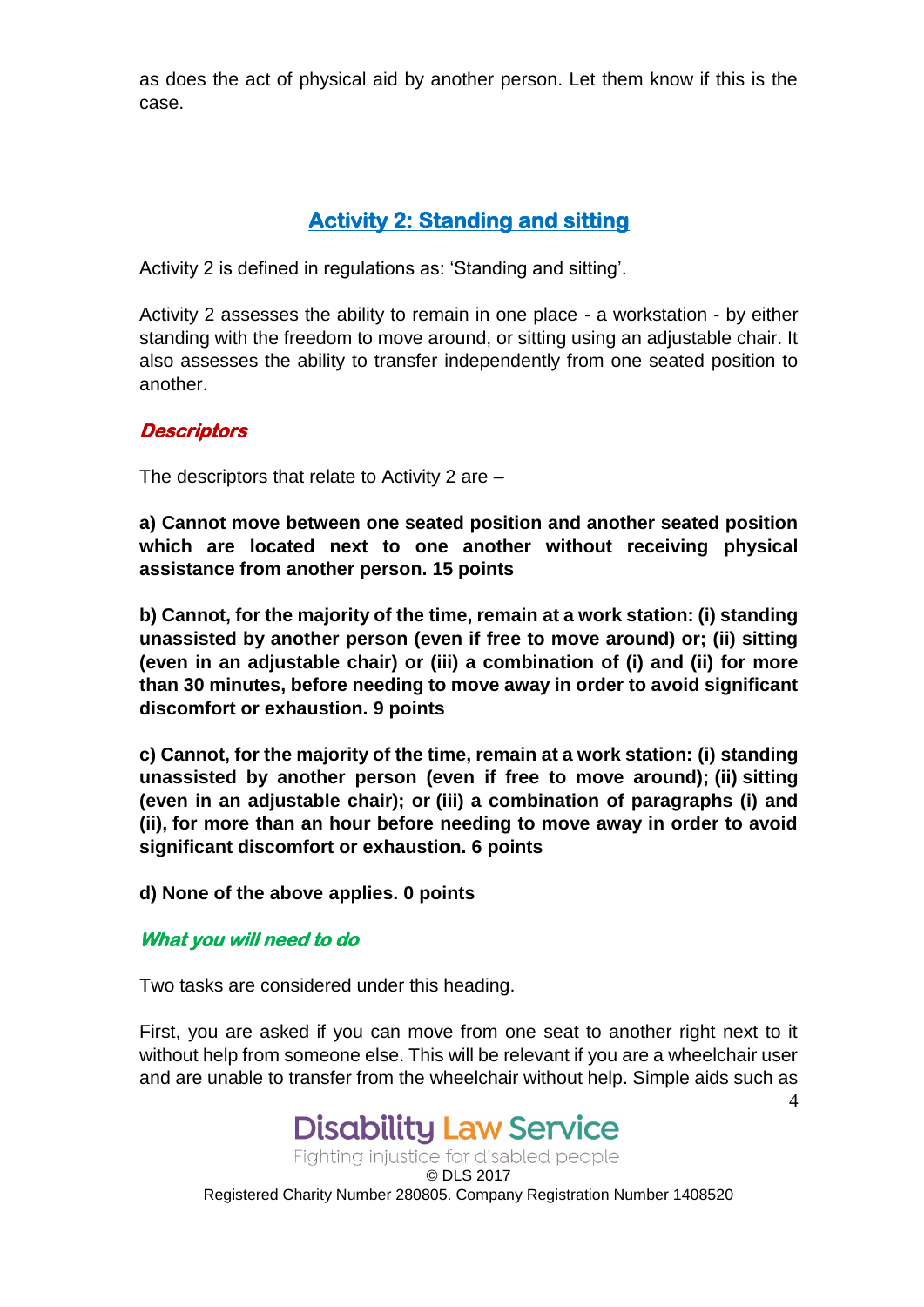a transfer board will be taken into account, but the use of more elaborate apparatus, such as a hoist, should be ignored.

Write down if you have problems with similar activities, such as getting on and off the toilet or getting in and out of a car and explain how these difficulties affect your daily life.

Second, you are asked how long you can stay in one place, either standing or sitting, or a combination of the two, without help from another person and without pain. This test should not assess simply whether you are able to sit in a chair, it should be considering whether you are able to 'remain at a work station' in the context of working at a job. If, for example, you need to sit with a rigidly outstretched leg so that you could not fairly be said to be capable of doing a job of work at a work station, even with the benefit of an adjustable chair, this would not amount to 'remaining sat at a work station'.

You are not expected to remain still, and you can change position. With standing, you would be expected to use aids such as a walking stick, if they help. However, if you can only stand using two sticks, make sure you explain this as you should be treated as unable to stand because this would severely limit the sort of work you could do while standing (such as using the phone).

Although you are expected to alternate between sitting and standing if this would be helpful to staying in one place, there may be situations where you have to alternate so much between the two positions that you cannot 'remain at a work station' in any meaningful way. Clearly explain this fact if you feel as though this is usually the case for you. If the pain becomes extreme and the contortions undertaken to relieve it were frequent, or where moving away would not help at all this will also be taken into account.

#### **Activity 3: Reaching**

Activity 3 is defined in regulations as: 'Reaching'.

Activity 3 relates to shoulder function and/or elbow function in both arms. It assesses the ability to raise the upper limbs to a level above waist height, having regard to the claimant's ability to reach in an upward direction through movement at the shoulder including forward and sideward movement and internal rotation of the shoulder. It is an evaluation of power, co-ordination and joint mobility in the upper limbs.

### **Disability Law Service**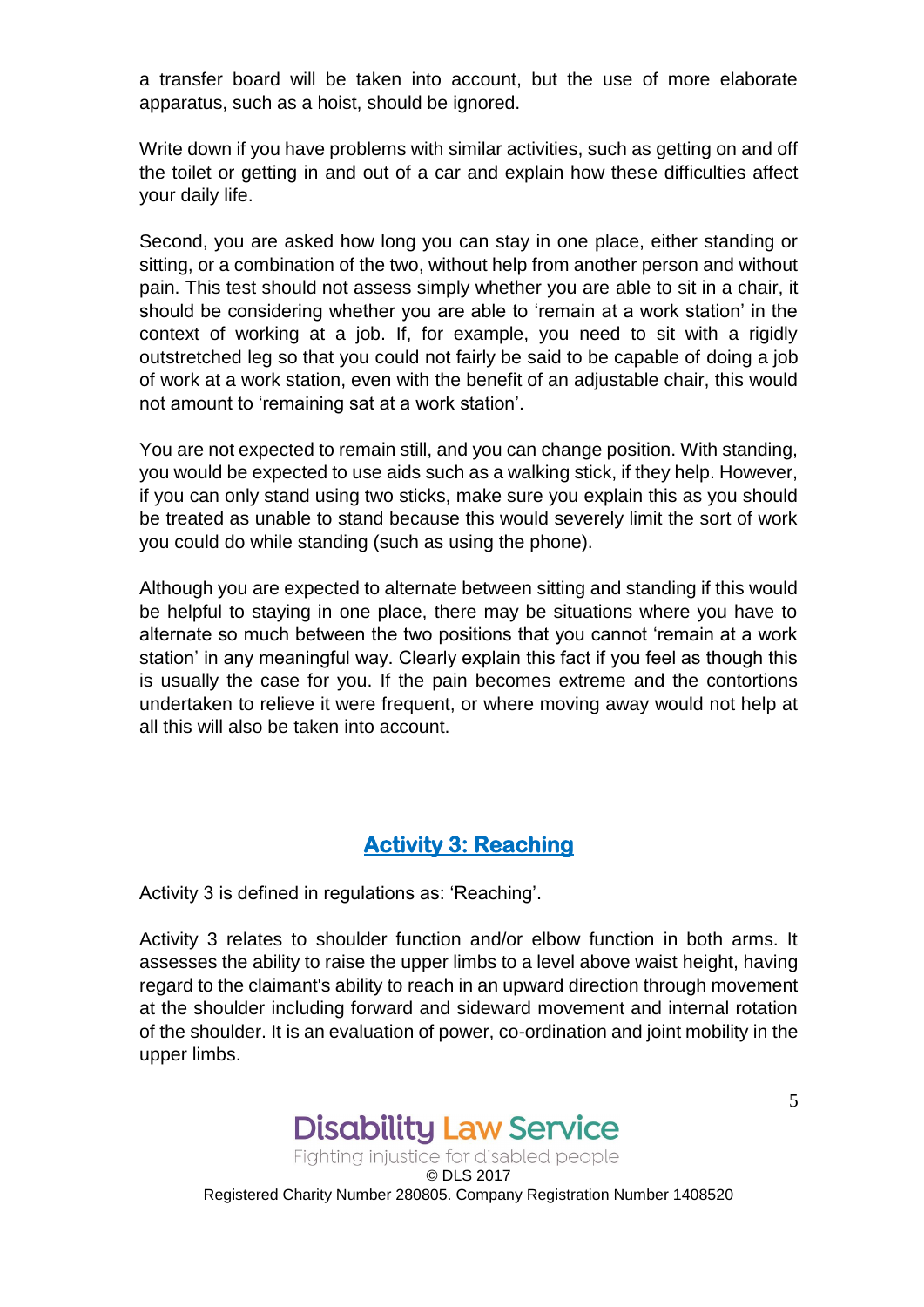#### **Descriptors**

The descriptors that relate to Activity 3 are –

**a) Cannot raise either arm as if to put something in the top pocket of a coat or jacket. 15 points**

**b) Cannot raise either arm to top of head as if to put on a hat. 9 points**

**c) Cannot raise either arm above head height as if to reach for something. 6 points**

#### **d) None of the above applies. 0 points**

#### **What you will need to do**

This activity focuses on your ability to raise your arms above waist height. It is about reaching upwards, not about manual dexterity. To obtain points, you must have problems with both arms.

When answering whether you can or cannot do the task described, you need to consider whether you can do it repeatedly, not just once.

If you cannot raise either arm to the top of your head as if to put on a hat, you should explain this, as this question is unjustifiably excluded from the questionnaire.

#### **Activity 4: Picking up and moving or transferring**

Activity 4 is defined in regulations as: 'Picking up and moving or transferring by the use of the upper body and arms'.

Activity 4 assesses the ability to pick up and transfer articles at waist level, a level that requires neither bending down and lifting, nor reaching upwards. A claimant's upper limb power, joint movement and coordination may have to be considered.

#### **Descriptors**

The descriptors that relate to Activity 4 are –

#### **a) Cannot pick up and move a 0.5 litre carton full of liquid. 15 points**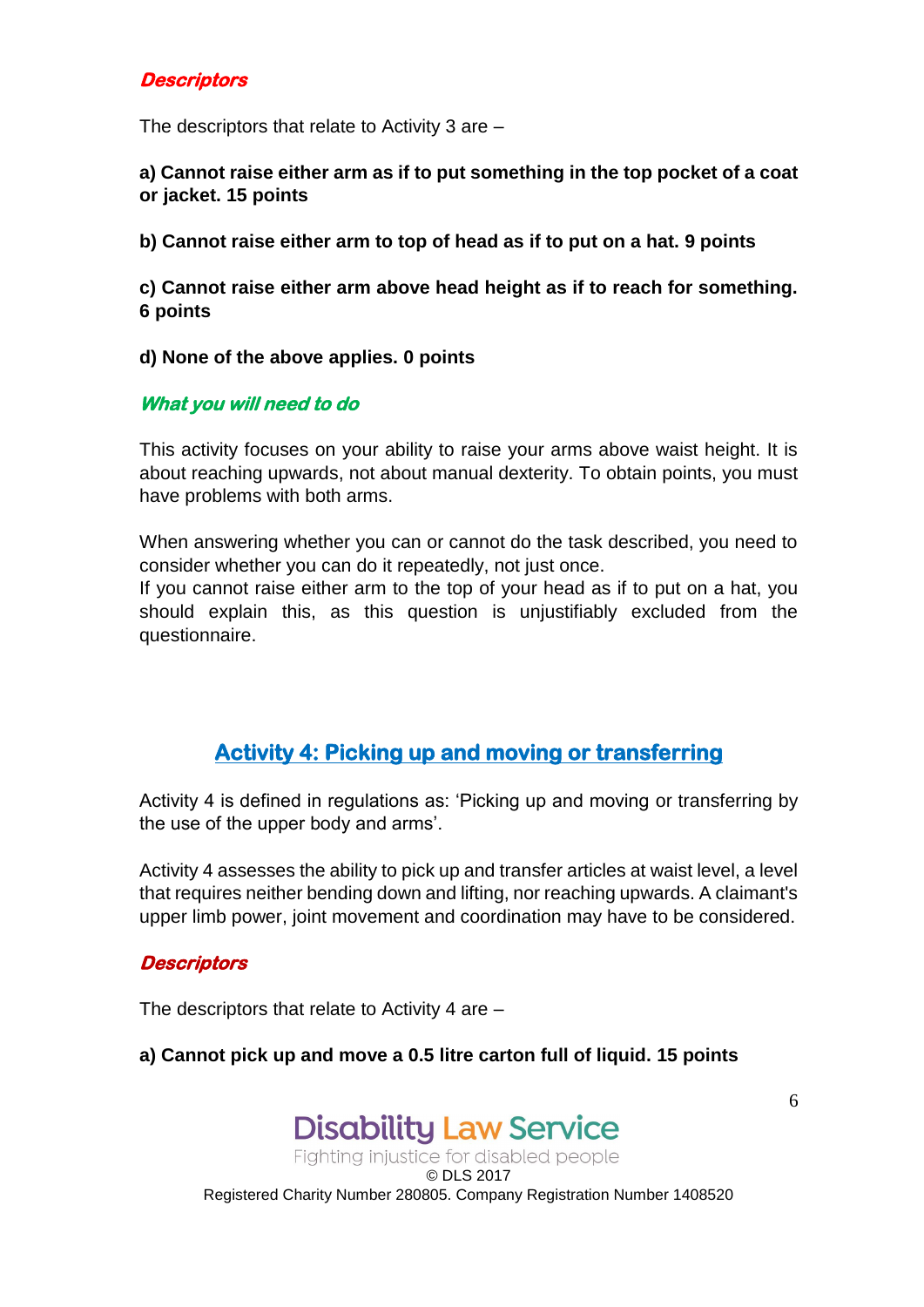**b) Cannot pick up and move a one litre carton full of liquid. 9 points**

#### **c) Cannot transfer a light but bulky object such as an empty cardboard box. 6 points**

#### **d) None of the above applies. 0 points**

#### **What you will need to do**

This activity focuses on your ability to pick up and move light objects (specifically: a half-litre carton of liquid, a litre carton of liquid and an empty bulky cardboard box). You are not asked if you can pick up the objects from the ground, so it is assumed that you are moving the object at waist level; neither are you asked if you can do each task with just one hand.

When moving objects at waist level, the assessment needs to consider the use of your shoulder and neck in this process and how they would be affected by your limitations. Make sure to explain any difficulties arising from this.

Remember to focus on whether or not you can do the task described repeatedly (after a reasonable rest period in each case), and not whether you can do it just once.

If you have dropped objects of a similar size in the past when trying to move them, write down what happened. In this way, you may be able to show that you cannot perform the task in question *reliably*.

#### **Activity 5: Manual dexterity (using your hands)**

Activity 5 is defined in regulations as: 'Manual dexterity'.

Activity 5 assesses hand and wrist function and the level of ability to manipulate objects that a claimant would need in order to carry out work-related tasks. Ability to use a pen or pencil is intended to reflect the ability to make a purposeful mark such as a cross or a tick. The same concept applies to the use of a computer keyboard. A claimant will be assessed as able to use a keyboard or mouse if they can use either of them.

#### **Descriptors**

The descriptors that relate to Activity 5 are –

### **Disability Law Service**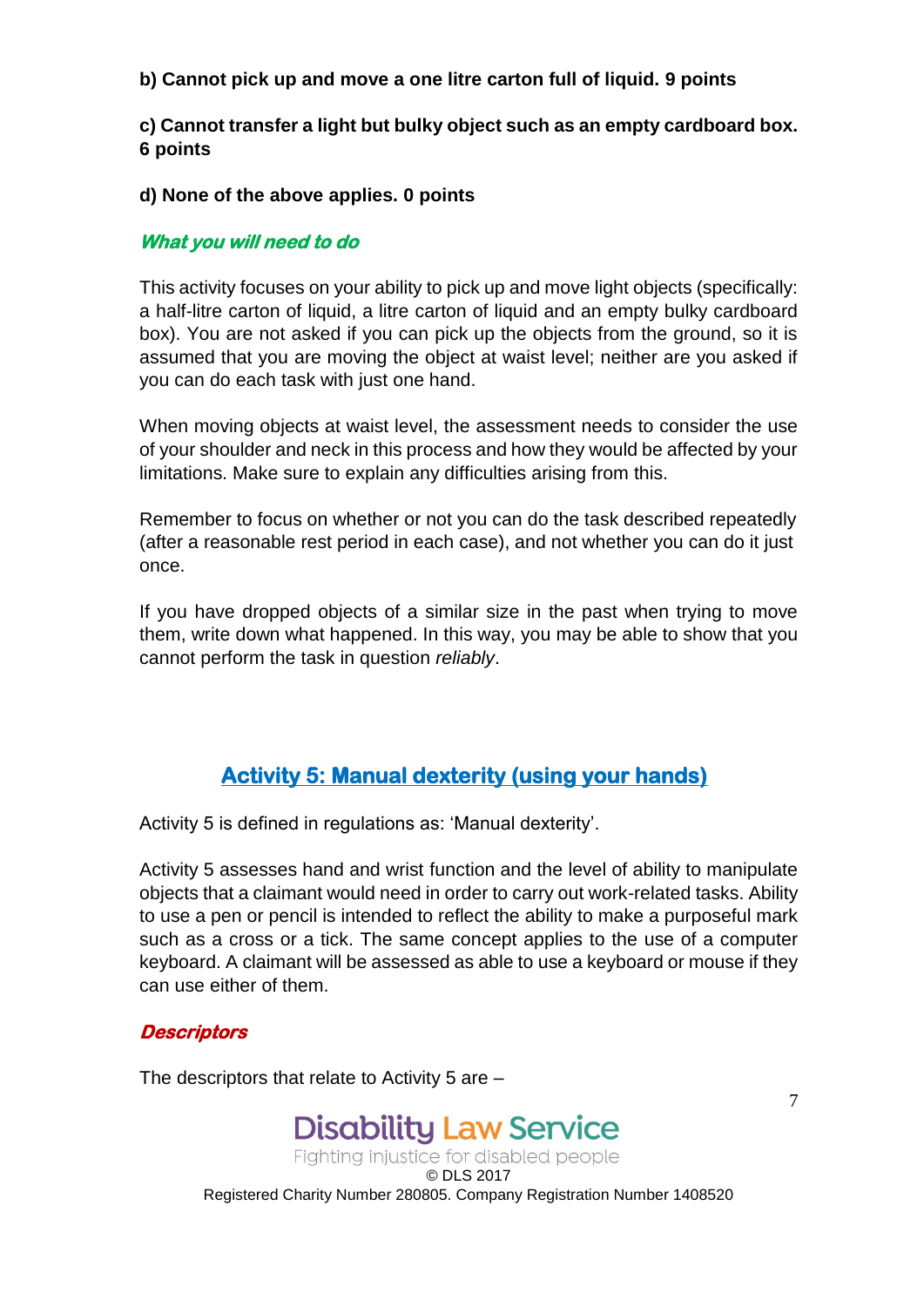**a) Cannot press a button (such as a telephone keypad) with either hand or cannot turn the pages of a book with either hand. 15 points**

**b) Cannot pick up a £1 coin or equivalent with either hand. 15 points**

**c) Cannot use a pen or pencil to make a meaningful mark with either hand. 9 points**

**d) Cannot single-handedly use a suitable keyboard or mouse. 9 points**

#### **e) None of the above applies. 0 points**

#### **What you will need to do**

This activity focuses on your ability to use your hands and wrists in relation to the kind of things you would be expected to do at work. A number of different tasks are dealt with here, including a pen or pencil and a suitable keyboard or mouse. It is the problems you have in being able to press, turn, pick up or manipulate the object in question that matters here, not whether you are literate or understand how to use a computer.

You are asked if you can manage the tasks with either hand. So, if you can manage to do something effectively with one hand, but not the other, you will not pick up any points for the task, bear in mind that it is your ability to perform each task repeatedly and reliably that matters.

The phrase *'cannot single-handedly use a suitable keyboard or mouse'*, means that if you are unable to perform either one of the tasks you will score points.

#### **Activity 6: Making self understood**

Activity 6 is defined in regulations as 'Making self understood through speaking, writing, typing, or other means which are normally or could reasonably be used, unaided by another person'.

Activity 6 assesses the ability to express yourself rather than simply speech. The scope of the activity includes impediment to communication such as an inability to express thoughts, resulting from brain injury or generalised neurological conditions causing problems with speech and manual dexterity such as Motor

### **Disability Law Service**

Fighting injustice for disabled people © DLS 2017 Registered Charity Number 280805. Company Registration Number 1408520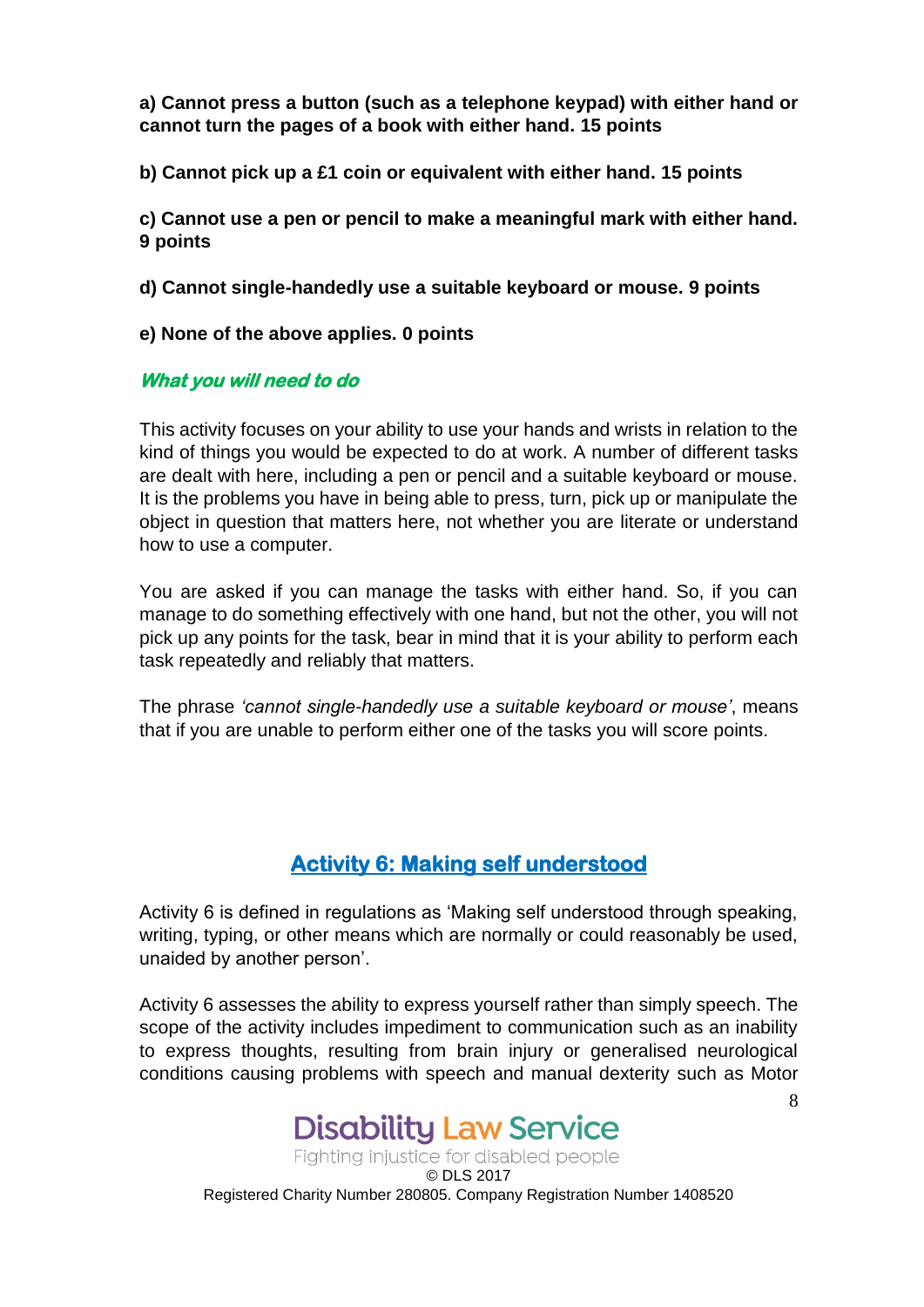Neurone Disease and advanced Parkinson's Disease. The ability to write, type or text needs to be considered in cases of speech difficulties.

#### **Descriptors**

The descriptors that relate to Activity 6 are –

**a) Cannot convey a simple message, such as the presence of a hazard. 15 points**

**b) Has significant difficulty conveying a simple message to strangers. 15 points**

**c) Has some difficulty conveying a simple message to strangers. 6 points**

**d) None of the above applies. 0 points**

#### **What you will need to do**

This activity looks at your ability to express yourself, by talking or by other methods. It may be relevant if your condition affects your speech and you also have difficulty writing or typing because of reduced dexterity. It is assumed you are using the same spoken language as the person with whom you are communicating and that they can understand your accent or dialect.

You are asked if you can communicate a simple message to other people (such as the presence of something dangerous) by speaking, writing, etc. but without the help of another person.

You will need to make clear which of the descriptors best fits your situation, given examples where possible. You should also explain why you cannot write or type the message (if you have dexterity problems, you can cross-reference your answer to Activity 5 above).

#### **Activity 7: Understanding communication**

Activity 7 is defined in regulations as: 'Understanding communication by: (i) verbal means (such as hearing or lip reading) alone; (ii) non-verbal means (such as reading 16 point print or Braille) alone; or (iii) a combination of sub-paragraphs (i) and (ii), using any aid that is normally or could reasonably be used, unaided by another person'.

### **Disability Law Service**

Fighting injustice for disabled people © DLS 2017 Registered Charity Number 280805. Company Registration Number 1408520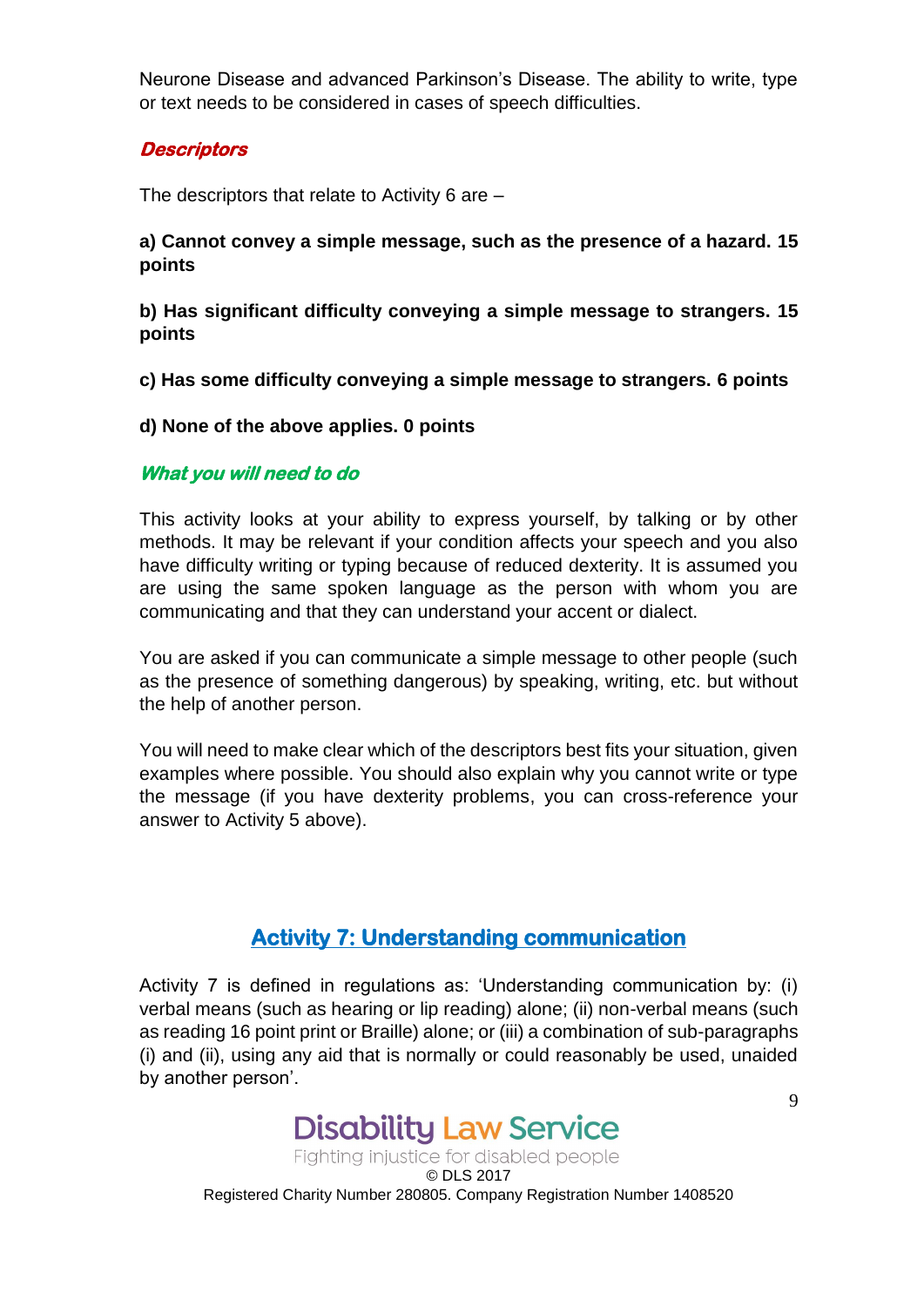Activity 7 considers difficulties in understanding a simple spoken or written message because of sensory impairment. In each case a descriptor can be satisfied because of hearing or sight problems, so it is only necessary to show you have difficulty or cannot understand a spoken or written message, and not both.

#### **Descriptors**

The descriptors that relate to activity 7 are –

**a) Cannot understand a simple message, such as the location of a fire escape, due to sensory impairment. 15 points**

**b) Has significant difficulty understanding a simple message from a stranger due to sensory impairment. 15 points**

**c) Has some difficulty understanding a simple message from a stranger due to sensory impairment. 6 points**

**d) None of the above applies. 0 points**

#### **What you will need to do**

This activity is relevant if you have hearing or visual problems. You are asked two questions.

First, whether or not you can understand simple messages (such as the location of a fire escape) from other people by hearing or lip-reading without the help of another person.

Second, whether or not you can understand simple messages from other people by reading large-size print or using Braille.

You should have gotten 15 points if you cannot understand either a simple spoken message or a simple written message due to sensory impairment; 15 points could also be obtained if you have *'significant difficulty'* understanding a simple message from a stranger due to sensory impairment and 6 points if you have *'some difficulty'* doing so. If any of these apply, you should make this clear.

Note that in each case the requirement is that you are unable to understand *either* a spoken message *or* a written message, it is not necessary for both faculties (hearing and sight) to be impaired. So, for example, if you can hear a spoken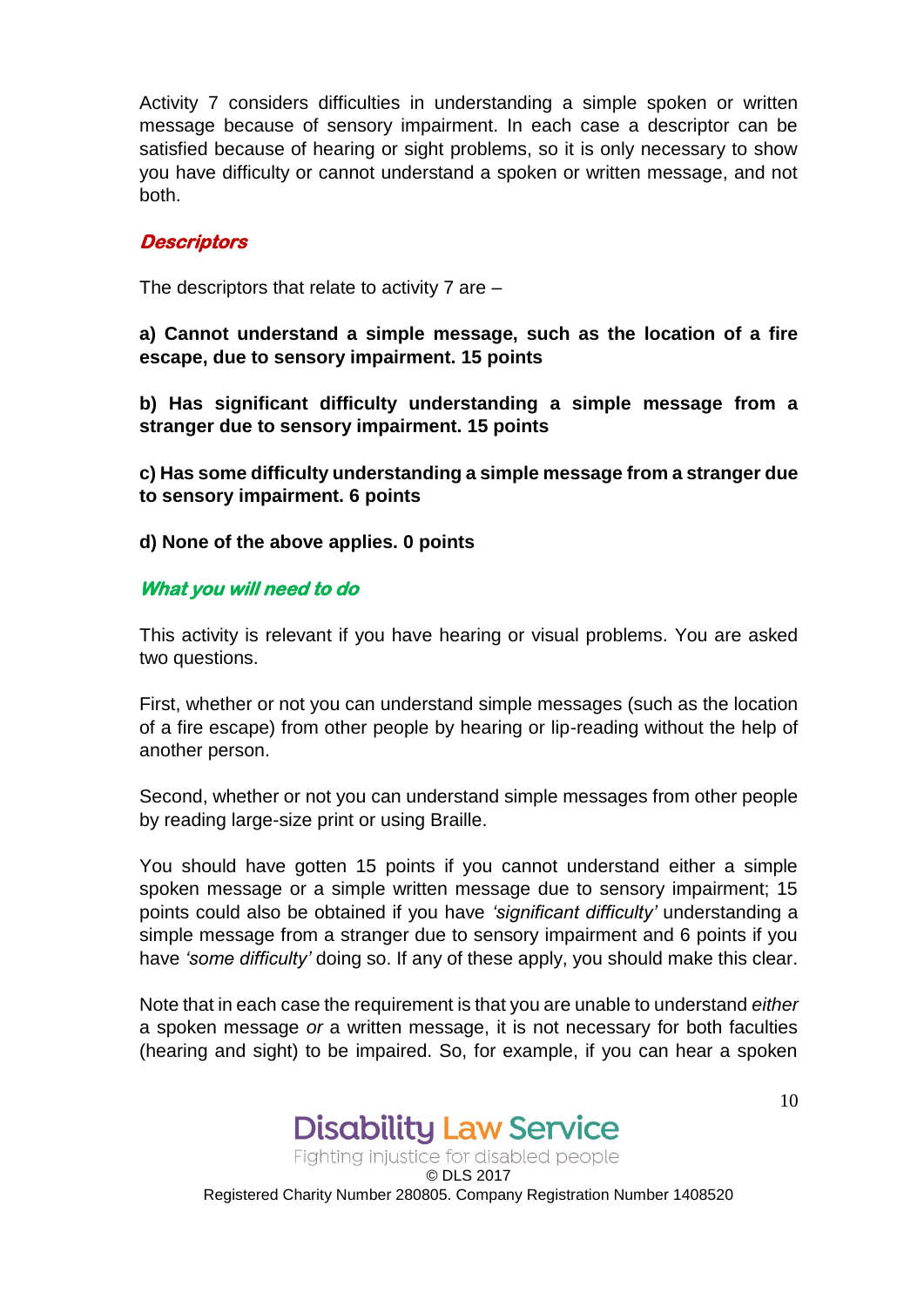message but cannot read the message in large-size print or Braille, descriptor (a) would apply and you should score 15 points.

#### **Activity 8: Navigation and maintaining safety**

Activity 8 is defined in regulations as: 'Navigation and maintaining safety using a guide dog or other aid if either or both are normally used or could reasonably be used'.

Activity 8 considers the impact of visual restrictions on the ability to safely navigate having regard to the reduced function in the person's central vision and focus, peripheral vision and a person's ability to adapt to their condition. The person's confidence and training must be taken into account and the concept of safety awareness and the person's ability to safely negotiate hazards in a workplace must also be considered.

#### **Descriptors**

The descriptors that relate to Activity 8 are –

**a) Unable to navigate around familiar surroundings, without being accompanied by another person, due to sensory impairment. 15 points**

**b) Cannot safely complete a potentially hazardous task such as crossing the road, without being accompanied by another person, due to sensory impairment. 15 points**

**c) Unable to navigate around unfamiliar surroundings, without being accompanied by another person, due to sensory impairment. 9 points**

**d) None of the above applies. 0 points**

#### **What you will need to do**

This activity focuses on your ability to navigate and get around safely. It may apply if you have visual problems.

If your vision has only recently deteriorated, explain if this has affected your confidence in any way as this should be taken into account. If your vision varies from day to day, describe what you are like on both bad days and good days and how often the bad days occur.

11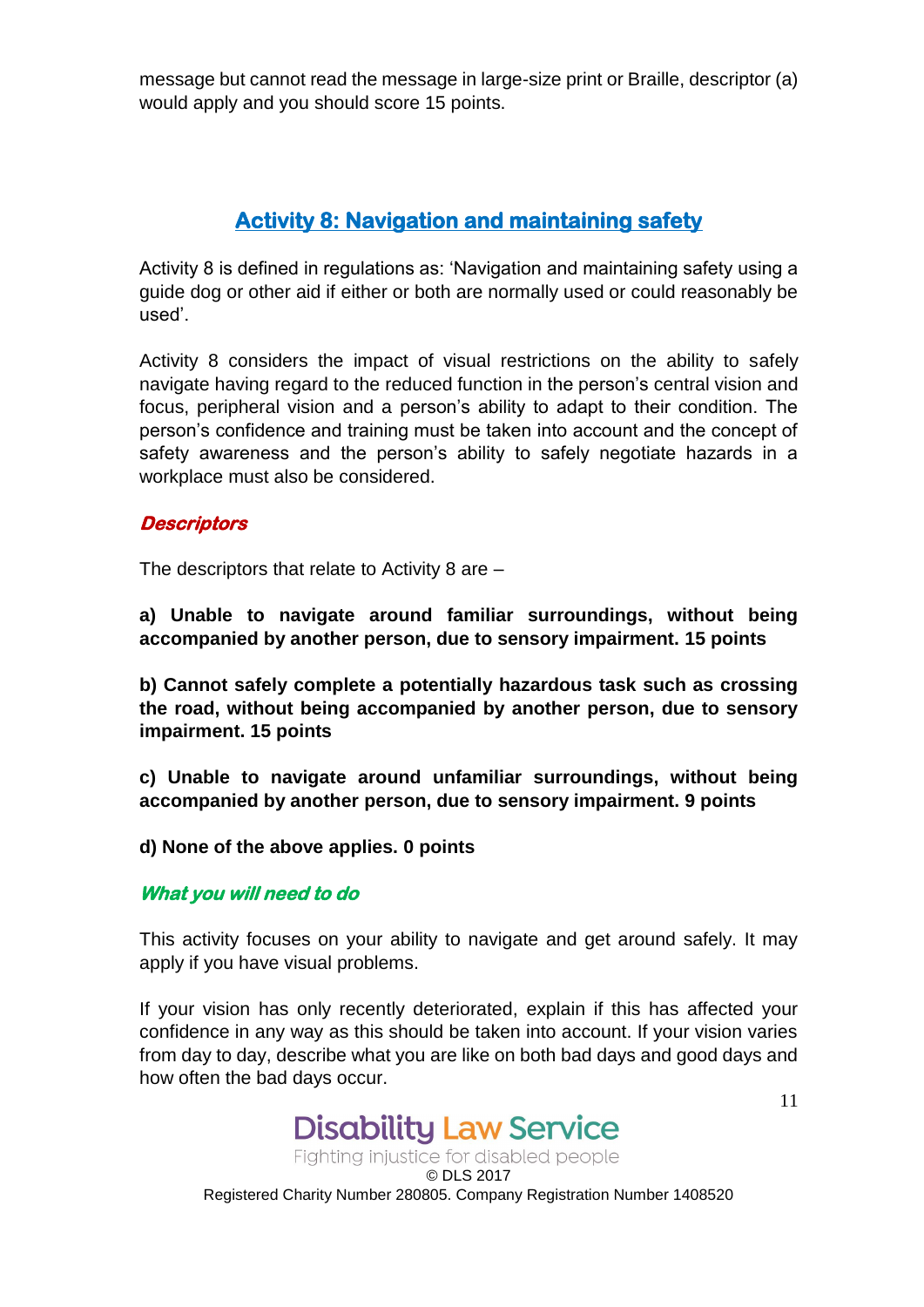Provide details of any situations that have occurred when you have tried to get around without someone with you, for example bumping into things or people, getting lost, or incidents with traffic. Write down if your driving license has been withdrawn because of your visual problems.

Dizziness affecting balance and motion sickness when walking should be considered for this activity. For example, if turning your head to check for traffic when crossing the road can cause a particular problem in this regard.

#### **Activity 9: Evacuation of the bowel and/or bladder (LCW)**

Activity 9 is defined in regulations as: 'Absence or loss of control whilst conscious leading to extensive evacuation of the bowel and/or bladder, other than enuresis (bed-wetting), despite the wearing or use of any aids or adaptations which are normally or could reasonably be worn or used'.

Activity 9 considers the ability to maintain continence of bladder or bowel, or prevent leakage from a collecting device. The descriptors take into account loss of continence while a claimant is awake/conscious and the loss of continence must lead to 'extensive' leakage of urine or feces which is likely to require the person to have to wash and change clothing.

#### **Descriptors**

The descriptors that relate to Activity 9 are –

**a) At least once a month experiences: (i) loss of control leading to extensive evacuation of the bowel and/or voiding of the bladder; or (ii) substantial leakage of the contents of a collecting device, sufficient to require cleaning and a change in clothing. 15 points**

**b) The majority of the time is at risk of loss of control leading to extensive evacuation of the bowel and/or voiding of the bladder, sufficient to require cleaning and a change in clothing, if not able to reach a toilet quickly. 6 points**

**c) Neither of the above applies. 0 points**

**What you will need to do** 

### **Disability Law Service**

Fighting injustice for disabled people © DLS 2017 Registered Charity Number 280805. Company Registration Number 1408520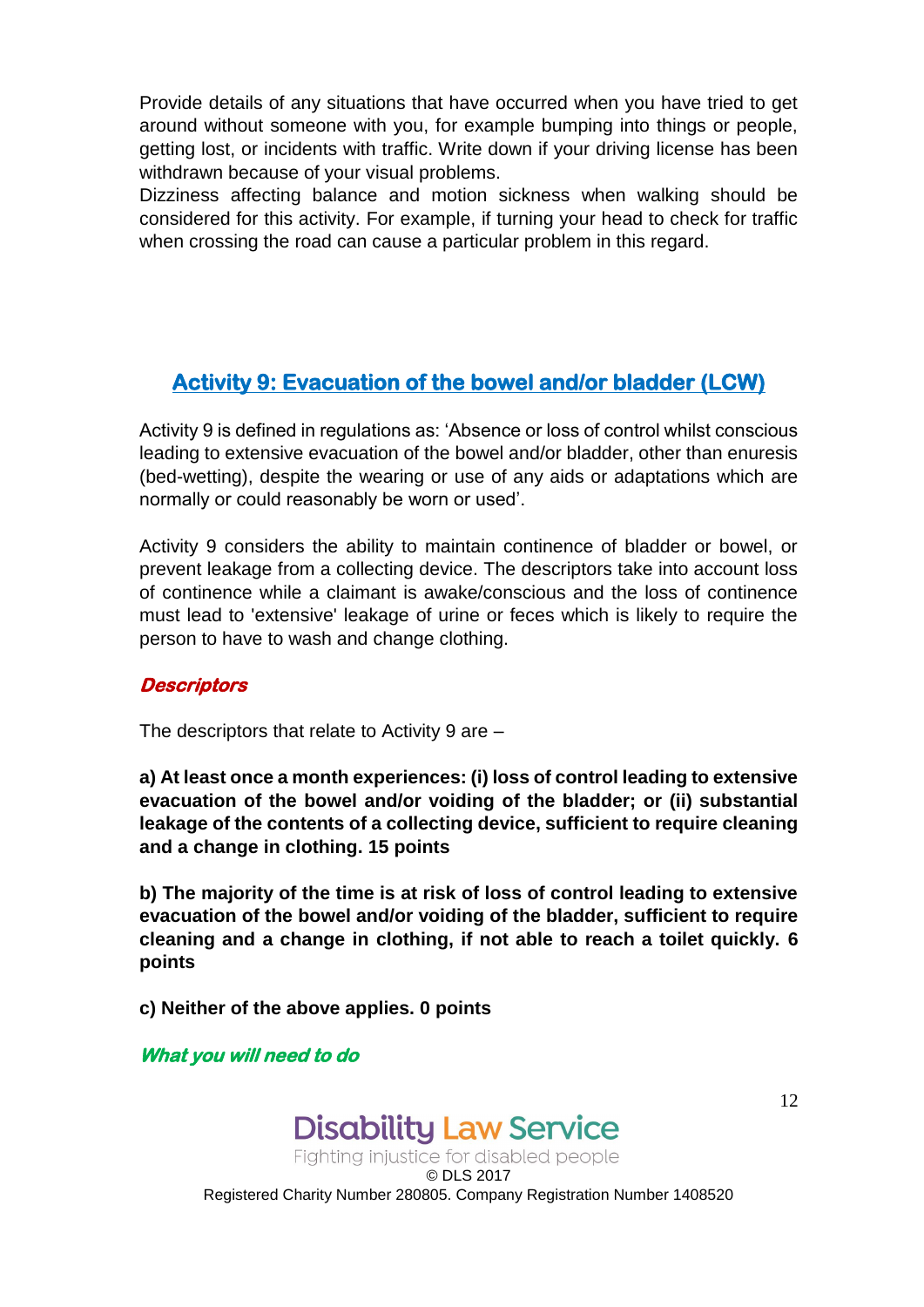This activity concerns your ability to control your bowels or bladder (or use a collecting device, such as stoma bag or catheter, without leakage). This can be a difficult area because it is so personal, but try to put as much information down as you can as it is all absolutely confidential.

Bladder incontinence that occurs when you are asleep will be ignored, as will minor leakage that can be contained by the use of pads.

All that is required is a change of clothing, not a complete change. Almost any change of clothing would count for this purpose since the soiled clothing would then have to be retained in a workplace for the rest of the day.

If you have mobility problems that mean you are not able to get to the toilet in time, these should be taken into account. Explain what precautions you have tried to take and why these may not always work. If you are incontinent because you are unable to reach the toilet quickly enough as a result of mobility issues, then you should explain this. For example, if you have urge incontinence and have to change your clothes at least once a month despite the use of incontinence aids because you are unable to reach the toilet quickly enough as a result of a lower limb / back problem then you will satisfy descriptor (a).

#### **Activity 10: Consciousness during waking moments**

Activity 10 is defined in regulations as: 'Consciousness during waking moments.'

Activity 10 assesses any involuntary loss or alteration of consciousness resulting in significantly disrupted awareness or concentration occurring during normal waking hours and which prevents the claimant from safely continuing with any activity. Altered consciousness may include where a claimant has clouding of mental faculties resulting in loss of control of thoughts and actions although they will not be fully unconscious.

#### **Descriptors**

The descriptors that relate to Activity 10 are –

**a) At least once a week, has an involuntary episode of lost or altered consciousness resulting in significantly disrupted awareness or concentration. 15 points**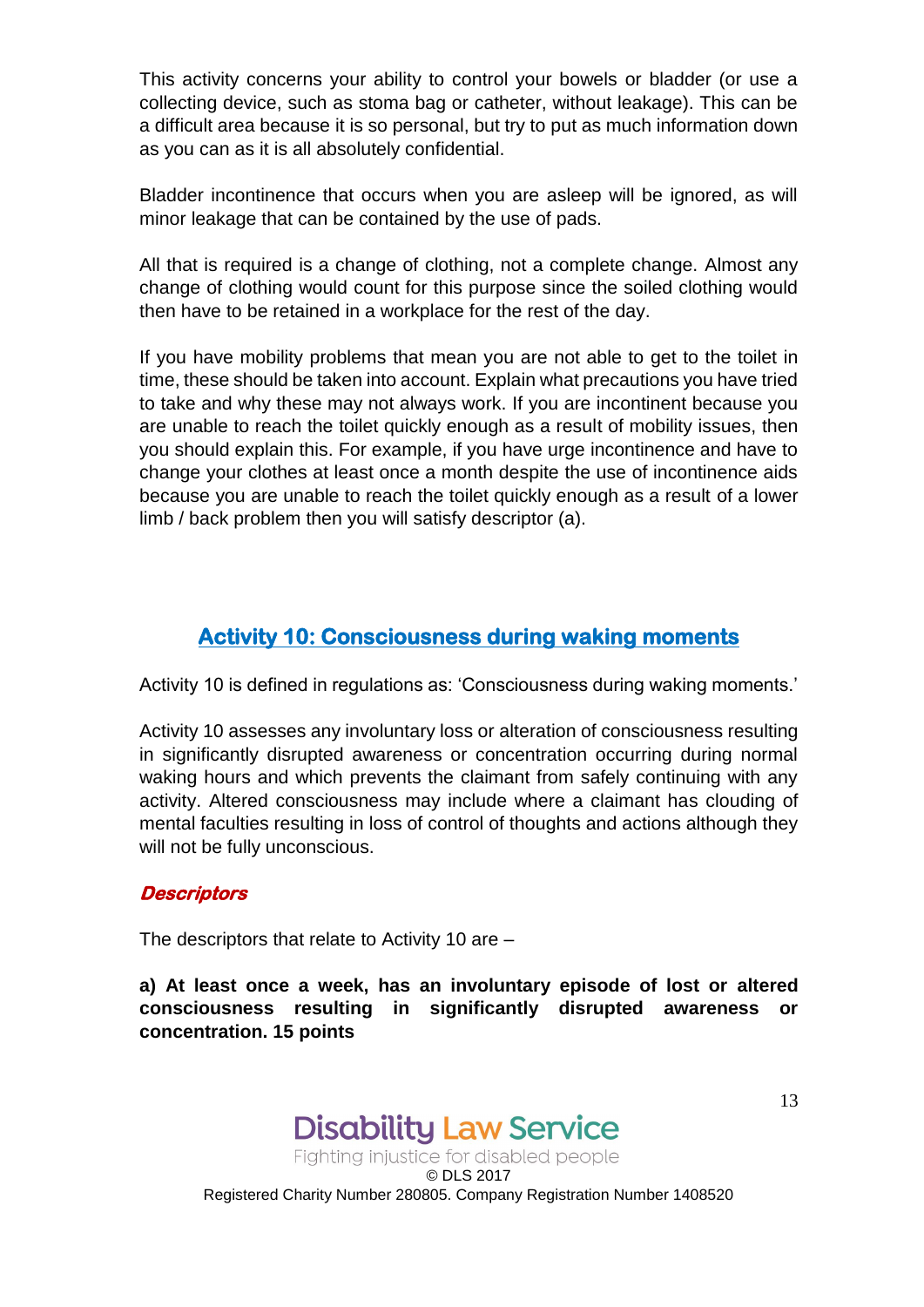**b) At least once a month, has an involuntary episode of lost or altered consciousness resulting in significantly disrupted awareness or concentration. 6 points**

#### **c) Neither of the above applies. 0 points**

#### **What you will need to do**

This activity covers fits, seizures or absences. It should cover *'any involuntary loss or alteration of consciousness resulting in significantly disrupted awareness or concentration'* that occurs during the hours when you are normally awake. The DWP describes *'altered consciousness'* as *'… a definite clouding of mental faculties resulting in loss of control of thoughts and actions'*.

The DWP does not consider giddiness, dizziness or vertigo (in the absence of an epileptic or similar seizure) to be states of altered consciousness. Neither does it consider that migraine symptoms would result in a significant loss of consciousness in most cases (basilar-type migraine is potentially an exception). Falling asleep during the day does not equate to loss of consciousness.

Drowsiness caused by medication could be considered to be an involuntary loss or alteration of consciousness, if severe enough.

'Altered consciousness' implies that, although not fully unconscious, there is a definite clouding of mental faculties resulting in loss of control of thoughts and actions. Explain if this this situation relates to you and give examples if this has occurred in the past.

Altered consciousness can be the result of anxiety and panic attacks. Describe past experiences: how you felt they led to altered consciousness and how they resulted in significantly disrupted awareness or concentration.